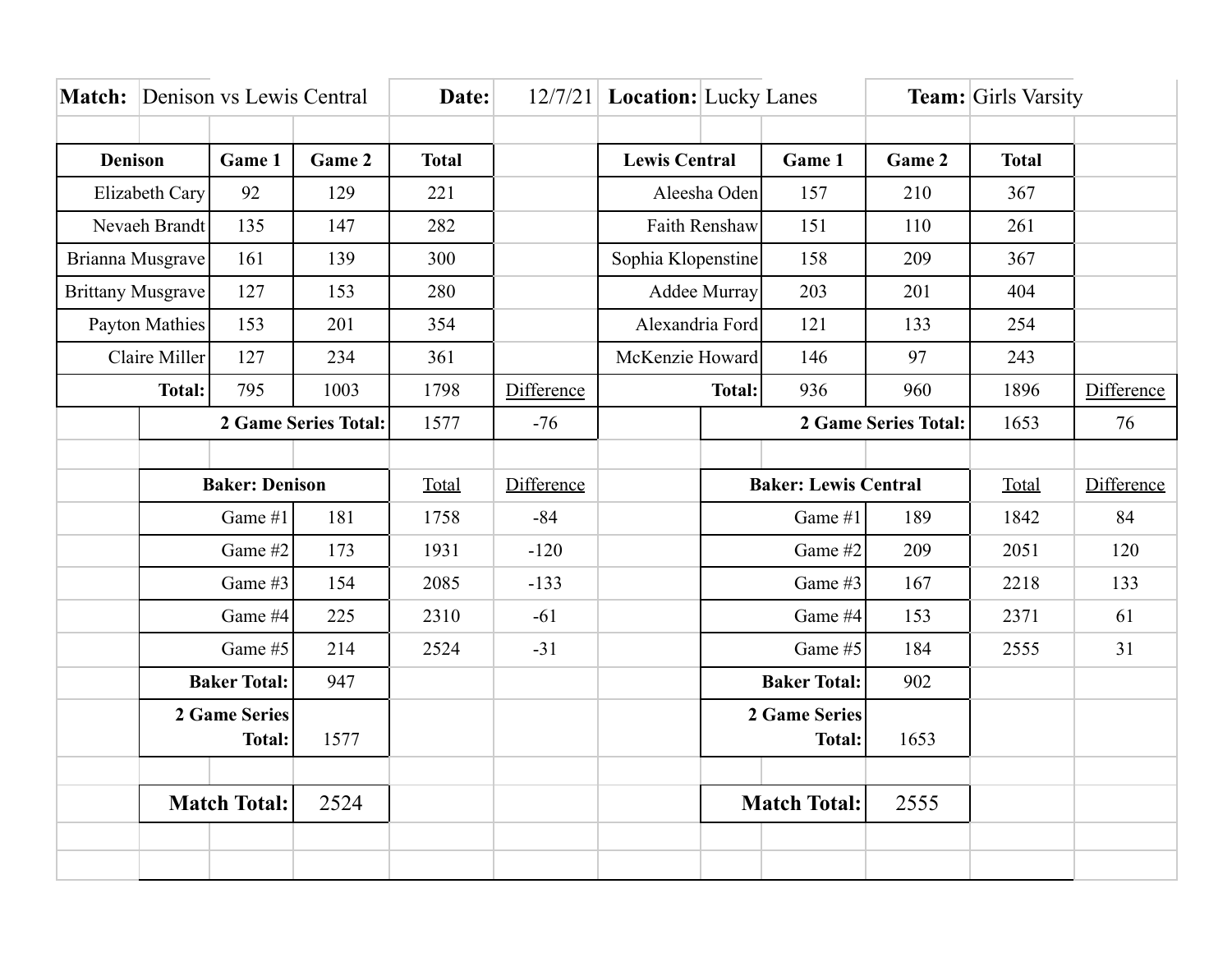| <b>Varsity Girls Highlights</b>                                                                                              |  |
|------------------------------------------------------------------------------------------------------------------------------|--|
| The girls varsity team lost their match against Lewis Central. High games from the varsity team include Claire Miller with a |  |
| 234, Payton Mathies with a 201, Brianna Musgrave with a 161, and Brittany Musgrave with a 153. Claire Miller had the         |  |
| high series of 354 for the team with games of 153 and 234. The varsity girls went into bakers by just 76 pins. They tried    |  |
| their hardest to make a comeback bowing fantastic games of 181, 173, 154, 225, and 214. Unfortunately, it wasn't quite       |  |
| enough and they lost to Lewis Central 2524 to 2555.                                                                          |  |
|                                                                                                                              |  |
|                                                                                                                              |  |
|                                                                                                                              |  |
|                                                                                                                              |  |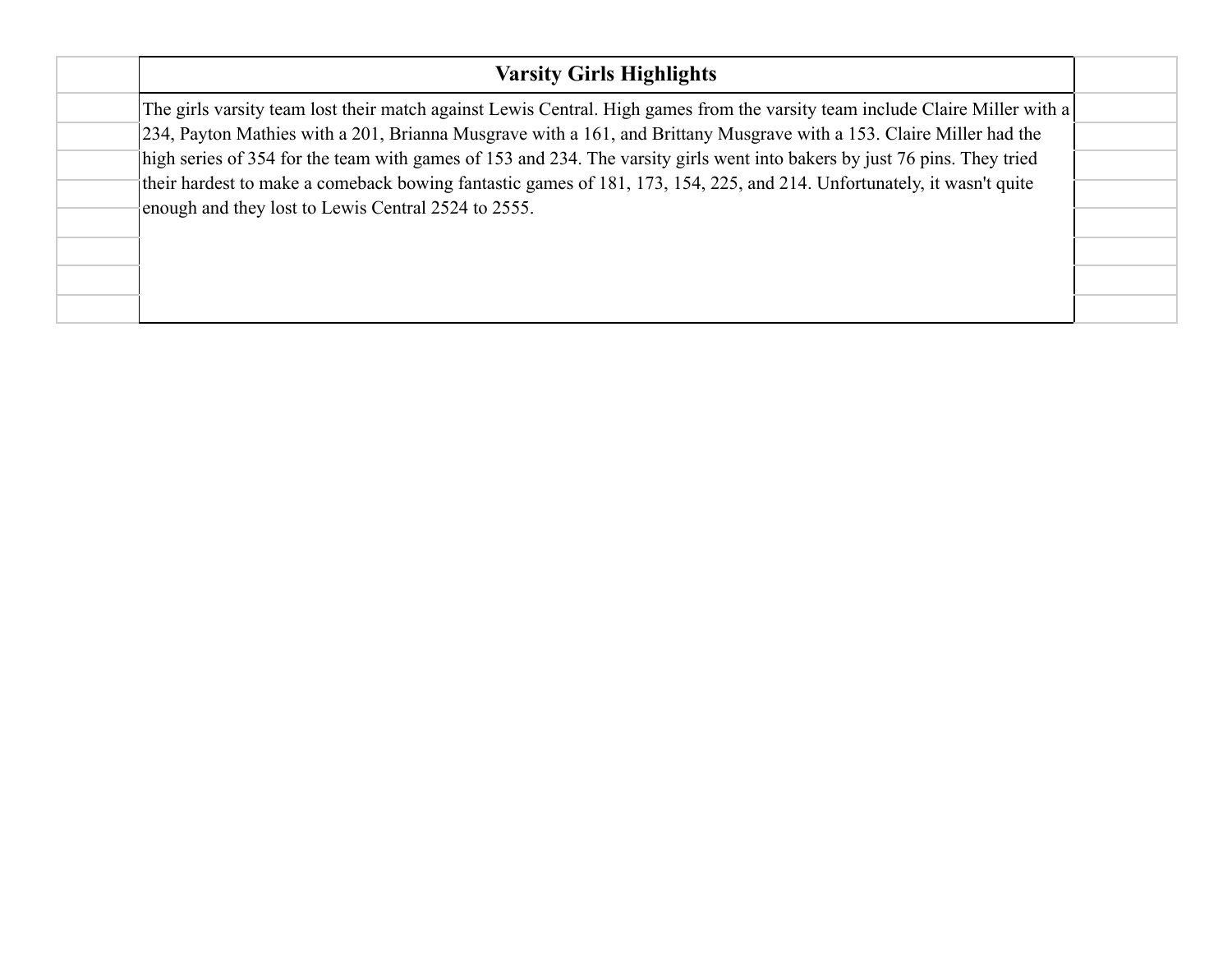|                          |                                        | <b>Match:</b> Denison vs Lewis Central |        | Date:        |            | 12/7/21 Location: Lucky Lanes |                             |                                | <b>Team:</b> Boys Varsity |              |            |
|--------------------------|----------------------------------------|----------------------------------------|--------|--------------|------------|-------------------------------|-----------------------------|--------------------------------|---------------------------|--------------|------------|
|                          |                                        |                                        |        |              |            |                               |                             |                                |                           |              |            |
| <b>Denison</b><br>Game 1 |                                        |                                        | Game 2 | <b>Total</b> |            | <b>Lewis Central</b>          |                             | Game 1                         | Game 2                    | <b>Total</b> |            |
| <b>Blake Polzin</b>      |                                        | 210                                    | 205    | 415          |            | AJ Schiltz                    |                             | 183                            | 201                       | 384          |            |
| Harrison Dahm            |                                        | 167                                    | 248    | 415          |            | Caleb Hodtwalker              |                             | 178                            | 201                       | 379          |            |
| Kyle Segebart            |                                        | 233                                    | 193    | 426          |            | Ben Lopez                     |                             | 174                            | 200                       | 374          |            |
| Lucas Segebart           |                                        | 168                                    | 200    | 368          |            | Max Thompson                  |                             | 212                            | 179                       | 391          |            |
|                          | Trey Brotherton                        |                                        | 171    | 386          |            | Lucas McDaniel                |                             | 232                            | 204                       | 436          |            |
| Christian<br>Schmadeke   |                                        | 236                                    | 175    | 411          |            | Ace Hubbard                   |                             | 128                            | 167                       | 295          |            |
|                          | <b>Total:</b>                          | 1229                                   | 1192   | 2421         | Difference |                               | <b>Total:</b>               | 1107                           | 1152                      | 2259         | Difference |
|                          | 2 Game Series Total:                   |                                        | 2053   | 89           |            |                               |                             | 2 Game Series Total:           | 1964                      | $-89$        |            |
|                          |                                        |                                        |        |              |            |                               |                             |                                |                           |              |            |
|                          | <b>Baker: Denison</b>                  |                                        |        | Total        | Difference |                               | <b>Baker: Lewis Central</b> |                                |                           | Total        | Difference |
|                          | Game #1<br>207                         |                                        |        | 2260         | 127        |                               | Game #1                     |                                | 169                       | 2133         | $-127$     |
|                          | Game #2                                |                                        | 179    | 2439         | 158        |                               | Game #2                     |                                | 148                       | 2281         | $-158$     |
|                          | Game #3                                |                                        | 211    | 2650         | 208        |                               | Game #3                     |                                | 161                       | 2442         | $-208$     |
|                          | Game #4                                |                                        | 193    | 2843         | 221        |                               | Game #4                     |                                | 180                       | 2622         | $-221$     |
|                          | Game #5                                |                                        | 206    | 3049         | 239        |                               | Game #5                     |                                | 188                       | 2810         | $-239$     |
|                          | <b>Baker Total:</b>                    |                                        | 996    |              |            |                               | <b>Baker Total:</b>         |                                | 846                       |              |            |
|                          | 2 Game Series<br>2053<br><b>Total:</b> |                                        |        |              |            |                               |                             | 2 Game Series<br><b>Total:</b> | 1964                      |              |            |
|                          |                                        | <b>Match Total:</b>                    | 3049   |              |            |                               |                             | <b>Match Total:</b>            | 2810                      |              |            |